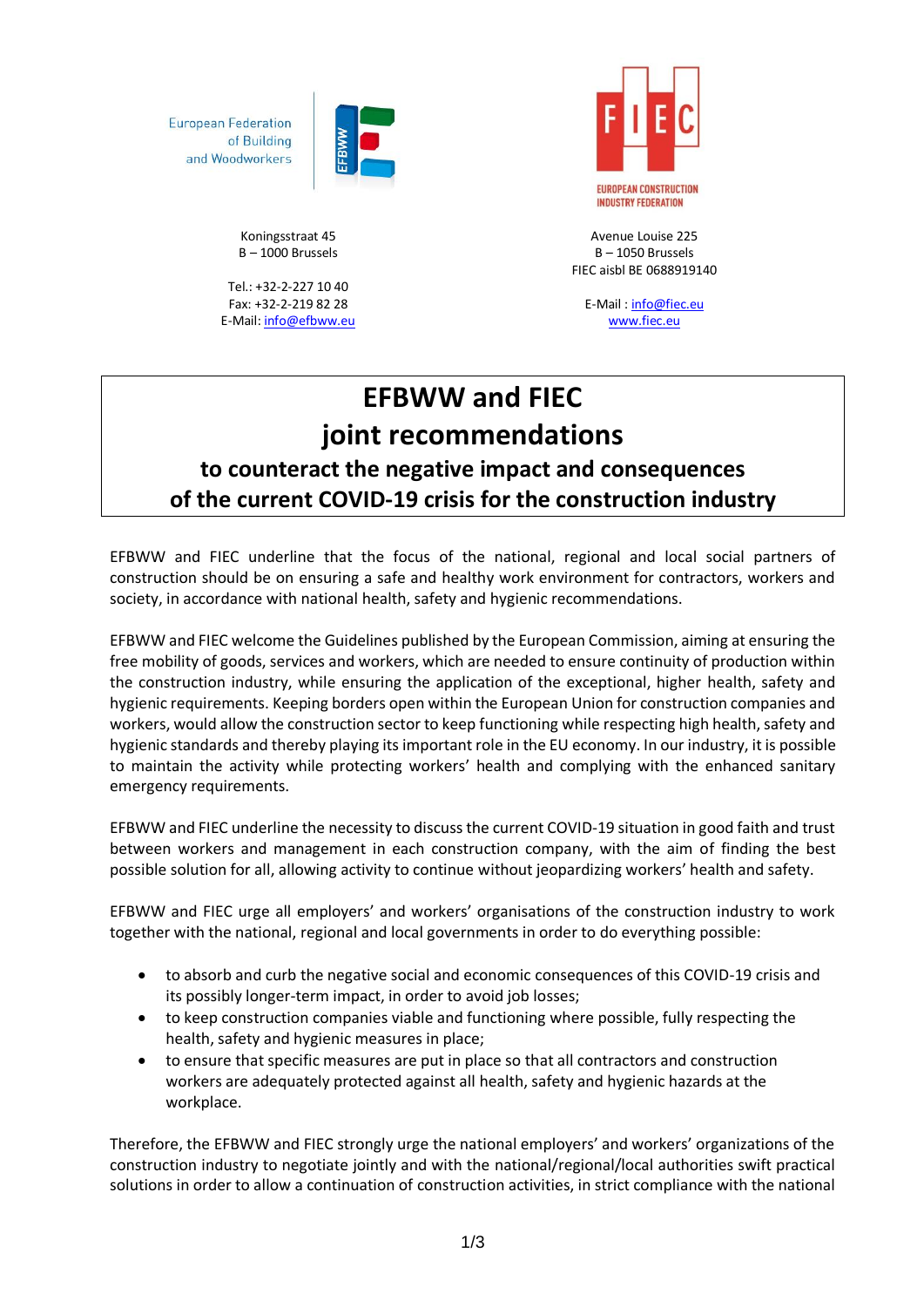restrictive measures, during the current exceptional circumstances. Where needed, these measures will have to be defined in the strictest and most precise way by the social partners (e.g. through a concerted risk analysis prior to the restart of activities) always keeping the health and safety of workers, and therefore of society as a whole, as the highest priority.

## **EFBWW and FIEC strongly encourage that all public authorities**:

- Immediately pay any outstanding invoices to contractors;
- Take prompt actions to temporarily suspend the recovery of debts of construction companies, which have a direct link with the ongoing COVID-19 crisis, and transform these debts in debt restructuring programs, while also accepting that the suspension and transformation requests are not automatic and need to be duly motivated;
- Provide financial support to construction companies, that are obliged to stop their commercial activities (i.e. allow an extended recourse to temporary unemployment, without penalizing companies and workers, as it has always been the case in some EU countries);
- Evaluate feasible solutions for temporary unemployment in order to prevent negative consequences on income (i.e. narrowing the gap with workers' actual wages);
- Provide and monitor clear individual and collective Safety and Health instructions to ensure that those companies who are allowed to continue to work, can do so under correct conditions;
- Provide an exceptional legal, financial and administrative framework, which enables construction companies to ensure their economic survival during this exceptional crisis period;
- Limit administrative delays and provide swift procedures to support construction companies and workers;
- Follow the Commission's guidelines to allow frontier and posted workers to continue crossing their borders to their workplace if work in the sector concerned is still allowed in the host Member State and waive travel restrictions and mandatory quarantine for construction workers not having any symptoms or indications, in particular for those working on critical infrastructure projects, while properly respecting and monitoring high health, safety and hygienic standards;
- To maximize the use of existing funds and regulations to ensure the sustainability of construction companies which enables to preserve income for construction workers.

**In case construction activities continue to take place**, according to national rules in place, EFBWW and FIEC ask that the national social partners of the construction industry take the following recommendations into account:

- That social partners agree on appropriate health, safety and hygienic protocols and specific working arrangements, which should be complemented at company level, wherever needed, by specific corresponding agreements;
- Where needed, jointly agree on temporary unemployment measures or alternative measures for those workers who are not entitled to temporary unemployment benefits, so that workers do not fall in a poverty trap;
- Provide clear Safety and Health information, instruction, guidance and training to all construction workers according to international, EU and national specific recommendations;
- Guarantee to all construction workers the necessary preventive and protective measures in compliance with the specific requirements introduced at the national/regional/local level;
- Ensure a safe distance between workers at the workplaces, in all (common) accommodations during working time and all breaks – in accordance with agreed and approved (national) protocols;
- In case posted or migrant workers are employed (throughout the whole supply chain), specific information and guidance measures should be put in place regarding their common accommodation, transportation and working environment so that these workers receive protection equal to that of the local construction workers;